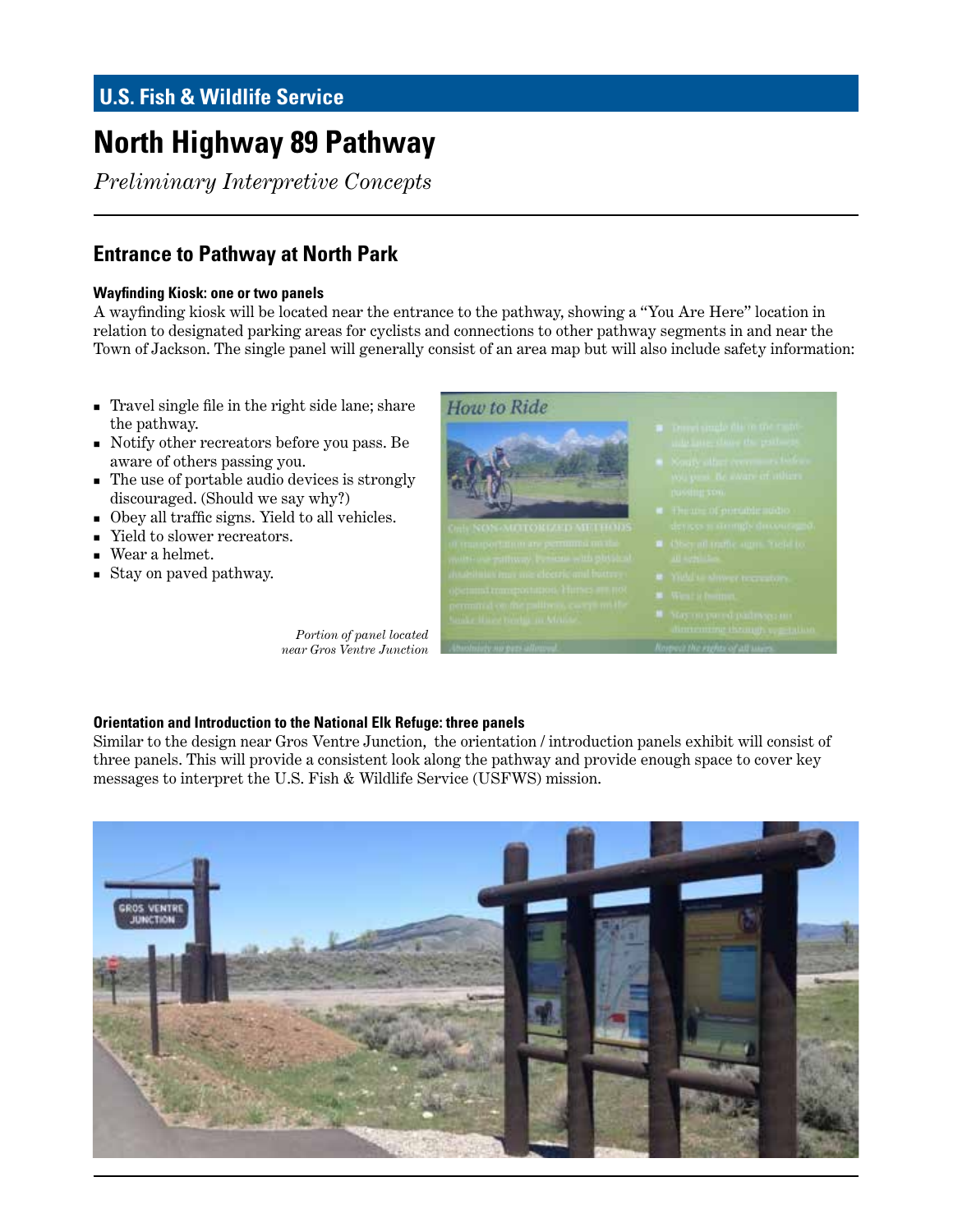#### *Panel 1 (left) - Refuge-specific map*

Whereas the map at the wayfinding kiosk will concentrate on the Town of Jackson, parking areas, and other pathway connections, the map located in this three–panel exhibit will show the approximately 7–mile stretch from North Park in Jackson to Gros Ventre Junction. The map will include:

- $\blacksquare$  mileage points
- landmarks such as the National Museum of Wildlife Art and the Jackson Fish Hatchery
- natural features like Miller Butte and the Gros Ventre River
- pathway bump outs where interpretive panels are located

#### *Panel 2 (middle) – Mission*

This panel will explain the unique mission of the USFWS.

Sample text:

- National Wildlife Refuges are different than national parks and national forests. The National Elk Refuge (NER) is often viewed as a parcel of federal land similar to Grand Teton and Yellowstone national parks and the Bridger-Teton National Forest. It's important to understand how the NER is different than these federal properties because it helps to understand why certain activities may or may not be allowed.
- The mission of the Fish and Wildlife Service (FWS) is to conserve, protect, and enhance fish, wildlife and plants and their habitats for the continuing benefit of the American people. Simply put, the mission can be summarized as "wildlife first." The FWS offers fewer recreational opportunities than our federal neighbors in order to carry out this mission and protect critical habitat in an area that sees high visitation and heavy recreational use.
- A seasonal pathway closure within the refuge boundary is necessary to make the activity compatible with the refuge mission and decrease human interactions with animals.

The panel will also answer the summer's most common question: "Where are the elk?" Text will explain that the NER provides winter habitat for elk and bison herds, but protection of the resources is necessary year–round.

Additional sample text:

- Much of the wildlife in the western U.S. requires extensive undisturbed lands free from development for resting, feeding, breeding, raising of young, and migrating.
- As towns, developments, farms, ranches, and roads spread across the region, wild lands shrink and are broken up into smaller fragments. National Wildlife Refuges, along with other Federal and State lands in the Greater Yellowstone Area, preserve critical habitat and travel corridors for the area's wildlife and for people's enjoyment.

#### *Panel 3 (right) – natural scape of Jackson Hole and other NER wildlife*

The final panel will discuss some of the natural features in the area that can be seen from the pathway, such as Sleeping Indian, Flat Creek, and the Teton Range. Interpretive text will also highlight the diversity of other wildlife on the NER, including trumpeter swans, coyotes, wolves, bighorn sheep, bison, and songbirds.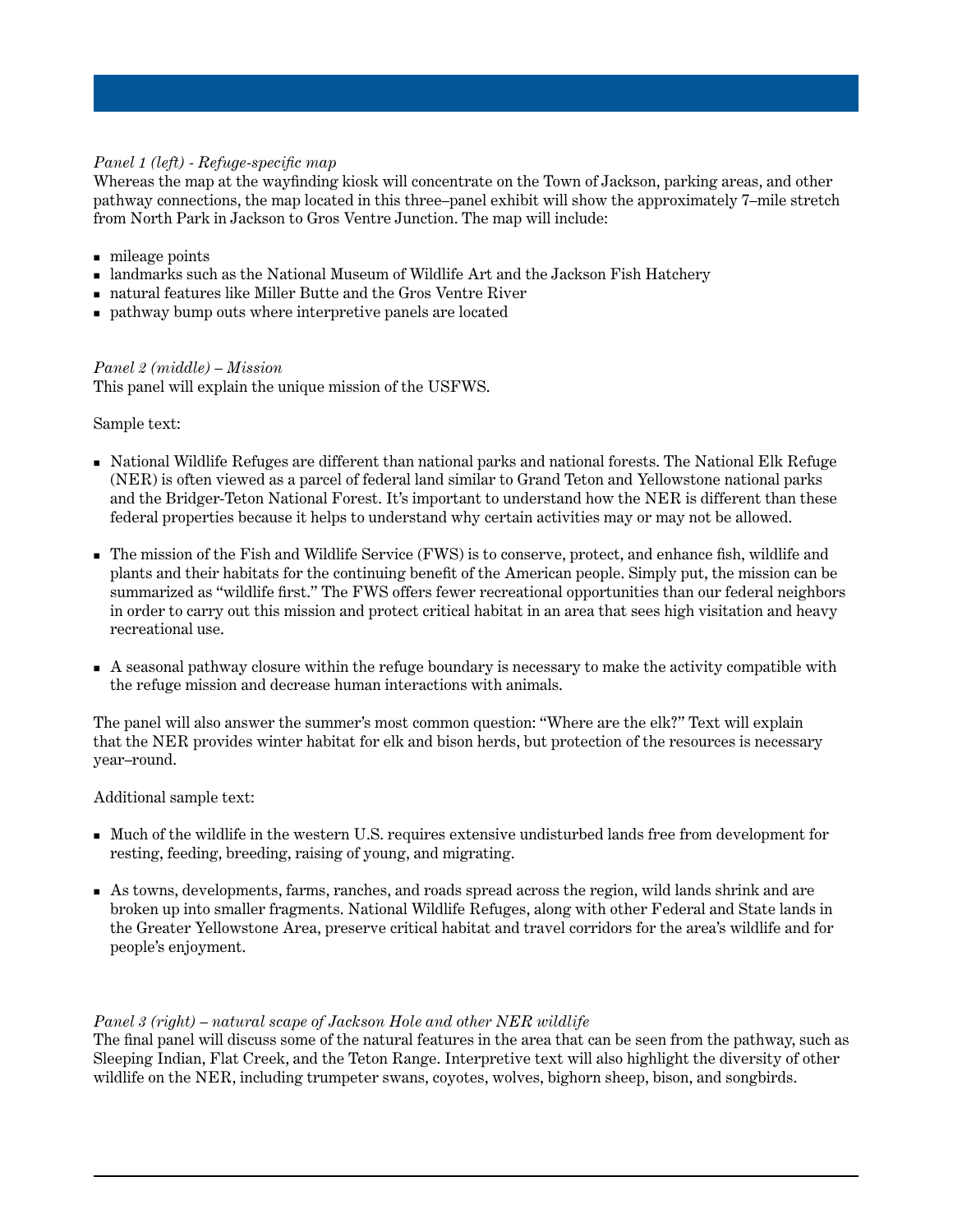

### **Flat Creek Pullout**

#### **Waterfowl / Trumpeter Swans – one panel**

The large existing pullout at Flat Creek is a dynamic location to educate pathway users about birds in the wetlands area. A new panel on trumpeter swans would replace an outdated and faded exhibit on the same topic. Placed near the observation deck, readers would learn that the nearby wetlands support a large population of ducks, geese, and trumpeter swans.

Sample text:

- The National Elk Refuge supports a year–round population of trumpeter swans.
- In the early 1900s, the trumpeter swan was hunted nearly to extinction for its skin, feathers, meat, and eggs. Passage of the Migratory Bird Treaty Act of 1918 gave protections to trumpeter swans and other birds and helped curb illegal killing.
- The Greater Yellowstone region is the largest breeding area for trumpeter swans in the lower 48 states. Many trumpeter swans migrate south from Canada to winter in the Greater Yellowstone Ecosystem to join year–round residents.

To mitigate concerns outlined in the pathway Environmental Assessment, interpretive information may also encourage to keep a safe distance from swans during the spring and summer months as human activities can cause breeding swans to abandon a nest site.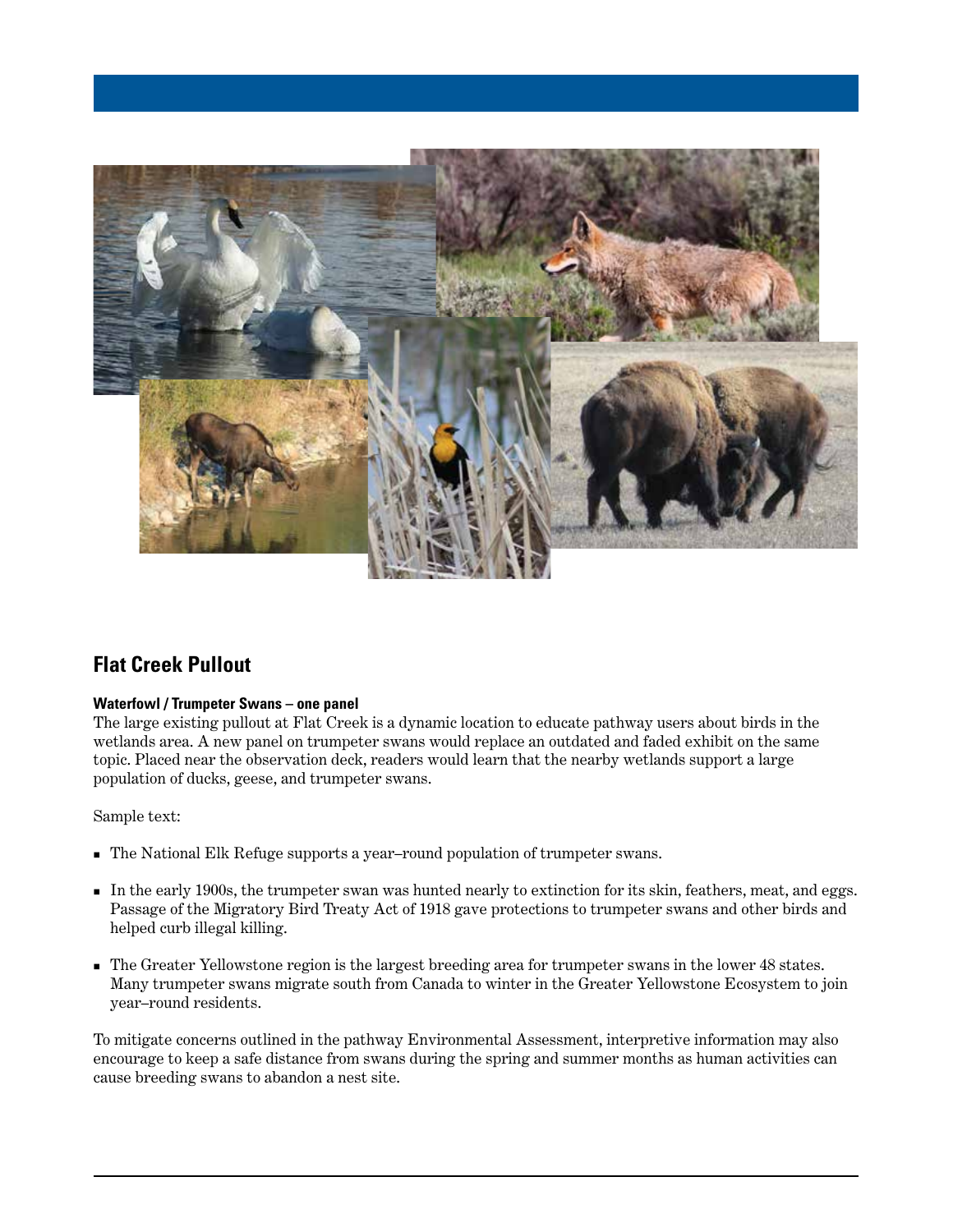

*Flat Creek pullout and existing trumpeter swan panel* 

#### **National Wildlife Refuge System Big 6 – first of three panels – Wildlife Dependent Recreation Defined**

Three panels spread out along the pathway would continue to expand on the mission of the USFWS by explaining the six uses considered to be "wildlife dependent." The first of the three panels would be located on the west side of the existing viewing deck at the Flat Creek pullout.

#### *Panel 1 – Introduction to Wildlife Dependent Recreation*

The six wildlife dependent uses, often referred to within the Service as the Big 6, were established as priority public uses on refuges. They include hunting, fishing, wildlife viewing, wildlife photography, environmental education, and interpretation.

#### Additional sample text:

- Recreation is a way to introduce the public to the value of wildlife and the beauty of its habitat. Because the Refuge System promotes "wildlife first" management, recreational opportunities on refuges focus on wildlife and other natural resources.
- Wildlife dependent recreation is directly related to the mission of the National Wildlife Refuge System.
- Activities on the NER are more restrictive than those on neighboring Federal lands because of the strong conservation mission of the organization and its critical role in habitat protection.

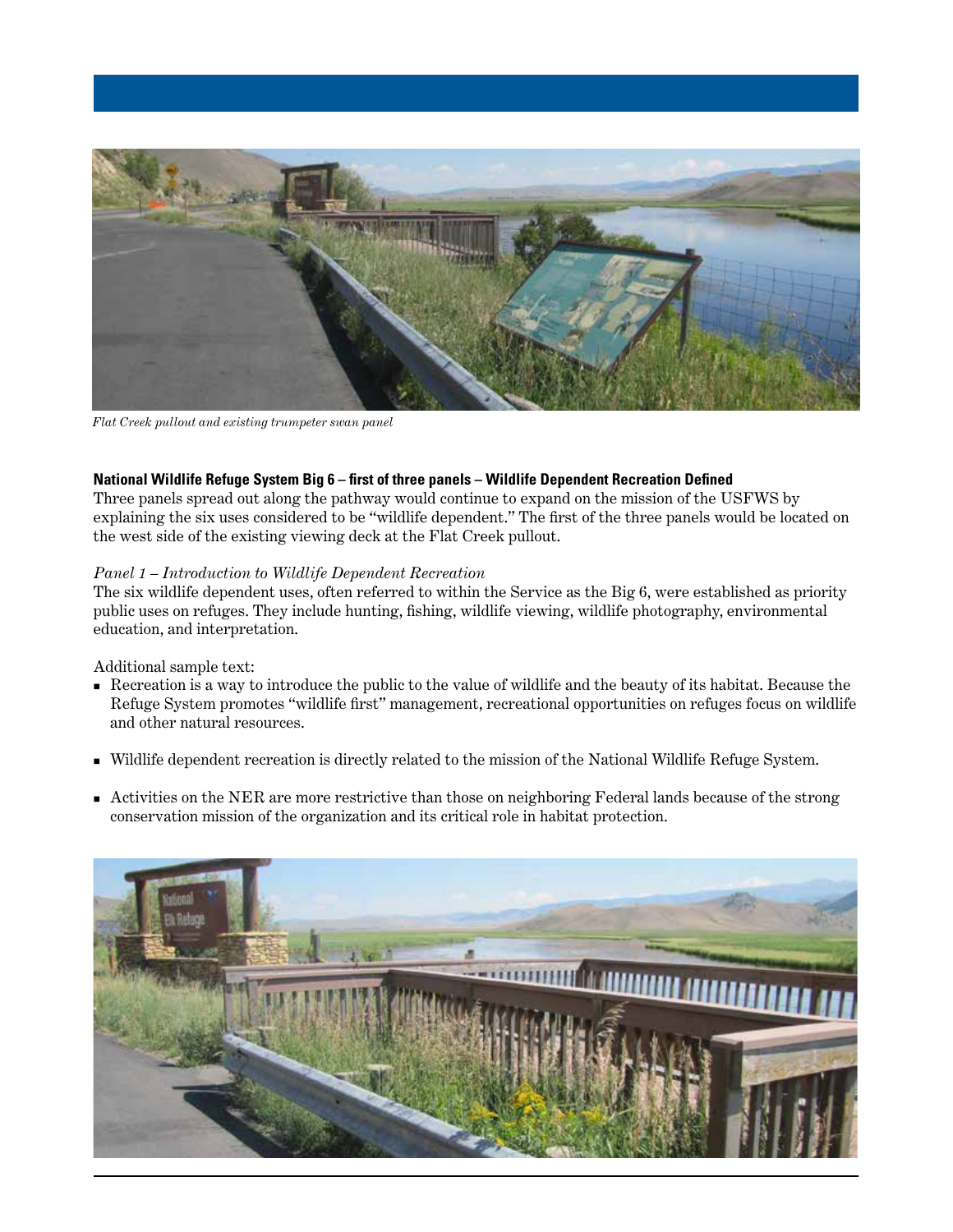# **Between Flat Creek Pullout and Existing WYDOT Turnout**

#### **National Wildlife Refuge System Big 6 – second and third of three panels**

#### *Panel 2 – Wildlife Viewing and Wildlife Photography*

The NER offers outstanding wildlife viewing and photography opportunities. Whether by observing thousands of elk in the winter or bird watching in the spring and summer months, visitors to the NER can find wildlife viewing opportunities during all seasons of the year.



#### *Panel 3 – Hunting and Fishing*

Visitors are often surprised to learn that hunting and fishing are allowed on wildlife refuges. In addition to providing wildlife dependent recreation, hunting and fishing on the NER are management tools to protect species and reduce numbers to meet set objectives.

Sample text:

- Hunters and bird enthusiasts were among the first to take a public stand for habitat conservation because habitat was essential to their recreation. Even today, hunters and anglers are a core constituency in the wildlife conservation community.
- Hunting on the NER is more than just a recreational activity. It's an important management tool to achieve optimum herd size as determined through a cooperative effort between State and Federal wildlife managers.
- Fishing also has benefits for wildlife populations. Anglers on the NER can harvest non–native trout in order to reduce their impact on the native cutthroat trout population.